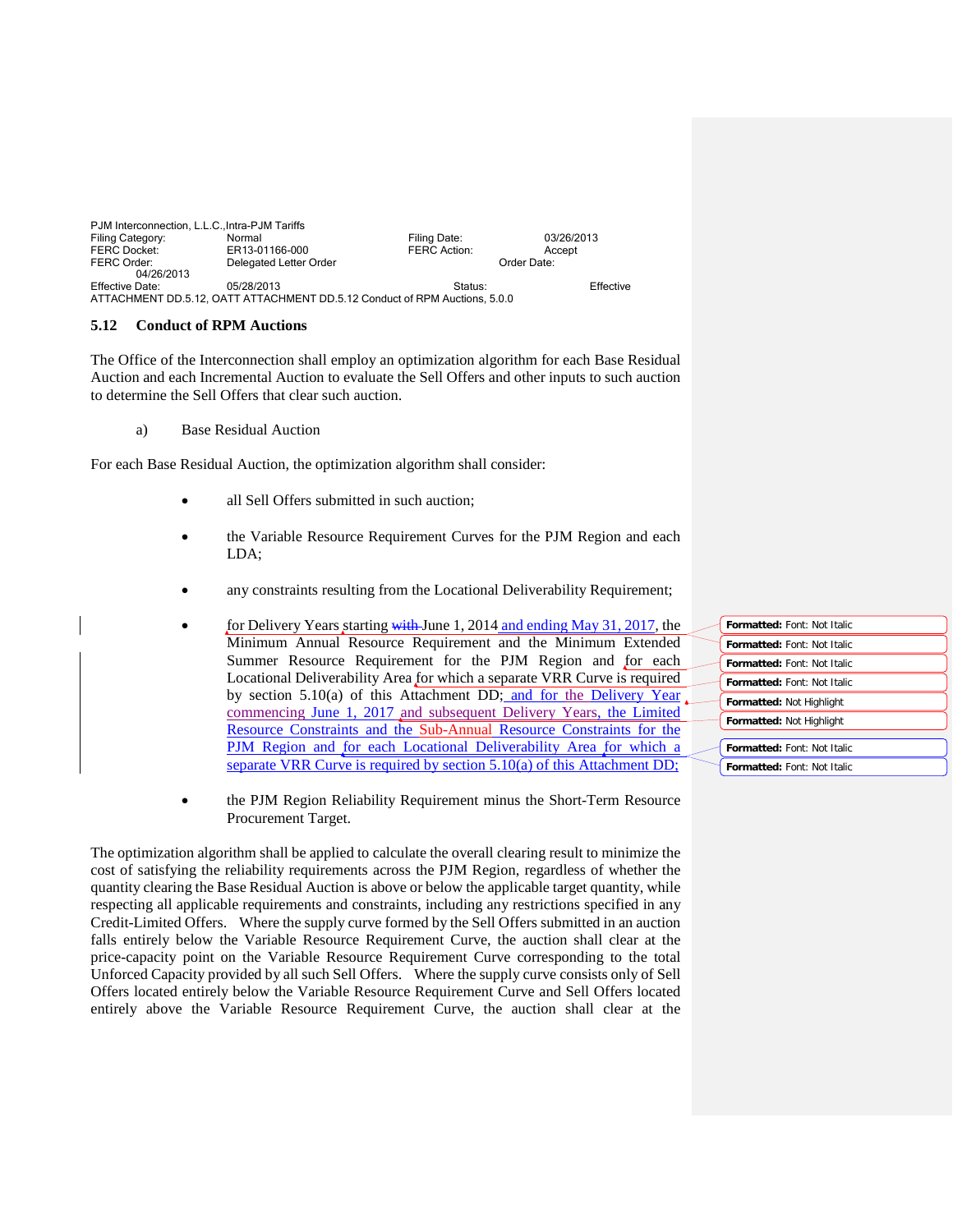price-capacity point on the Variable Resource Requirement Curve corresponding to the total Unforced Capacity provided by all Sell Offers located entirely below the Variable Resource Requirement Curve. In determining the lowest-cost overall clearing result that satisfies all applicable constraints and requirements, the optimization may select from among multiple possible alternative clearing results that satisfy such requirements, including, for example (without limitation by such example), accepting a lower-priced Sell Offer that intersects the Variable Resource Requirement Curve and that specifies a minimum capacity block, accepting a higher-priced Sell Offer that intersects the Variable Resource Requirement Curve and that contains no minimum-block limitations, or rejecting both of the above alternatives and clearing the auction at the higher-priced point on the Variable Resource Requirement Curve that corresponds to the Unforced Capacity provided by all Sell Offers located entirely below the Variable Resource Requirement Curve.

The Sell Offer price of a Qualifying Transmission Upgrade shall be treated as a capacity price differential between the LDAs specified in such Sell Offer between which CETL is increased, and the Import Capability provided by such upgrade shall clear to the extent the difference in clearing prices between such LDAs is greater than the price specified in such Sell Offer. The Capacity Resource clearing results and Capacity Resource Clearing Prices so determined shall be applicable for such Delivery Year.

## b) Scheduled Incremental Auctions

For purposes of a Scheduled Incremental Auction, the optimization algorithm shall consider:

- The PJM Region Reliability Requirement, less the Short-term Resource Procurement Target;
- Updated LDA Reliability Requirements taking into account any updated Capacity Emergency Transfer Objectives;
- the Capacity Emergency Transfer Limit used in the Base Residual Auction, or any updated value resulting from a Conditional Incremental Auction;
- For each LDA, such LDA's updated Reliability Requirement, less such LDA's Short-Term Resource Procurement Target;
- for Delivery Years starting with June 1, 2014 and ending May 31, 2017, the Minimum Annual Resource Requirement and the Minimum Extended Summer Resource Requirement for the PJM Region and for each LDA for which PJM is required to establish a separate VRR Curve for the Base Residual Auction for the relevant Delivery Year; and for the Delivery Year commencing June 1, 2017 and subsequent Delivery Years, the Limited Resource Constraints and the Sub-annual Resource Constraints for the PJM Region and for each Locational Deliverability Area for which a separate VRR Curve is required by section 5.10(a) of this Attachment DD;

**Formatted:** Font: Not Italic **Formatted:** Font: Not Italic **Formatted:** Font: Not Italic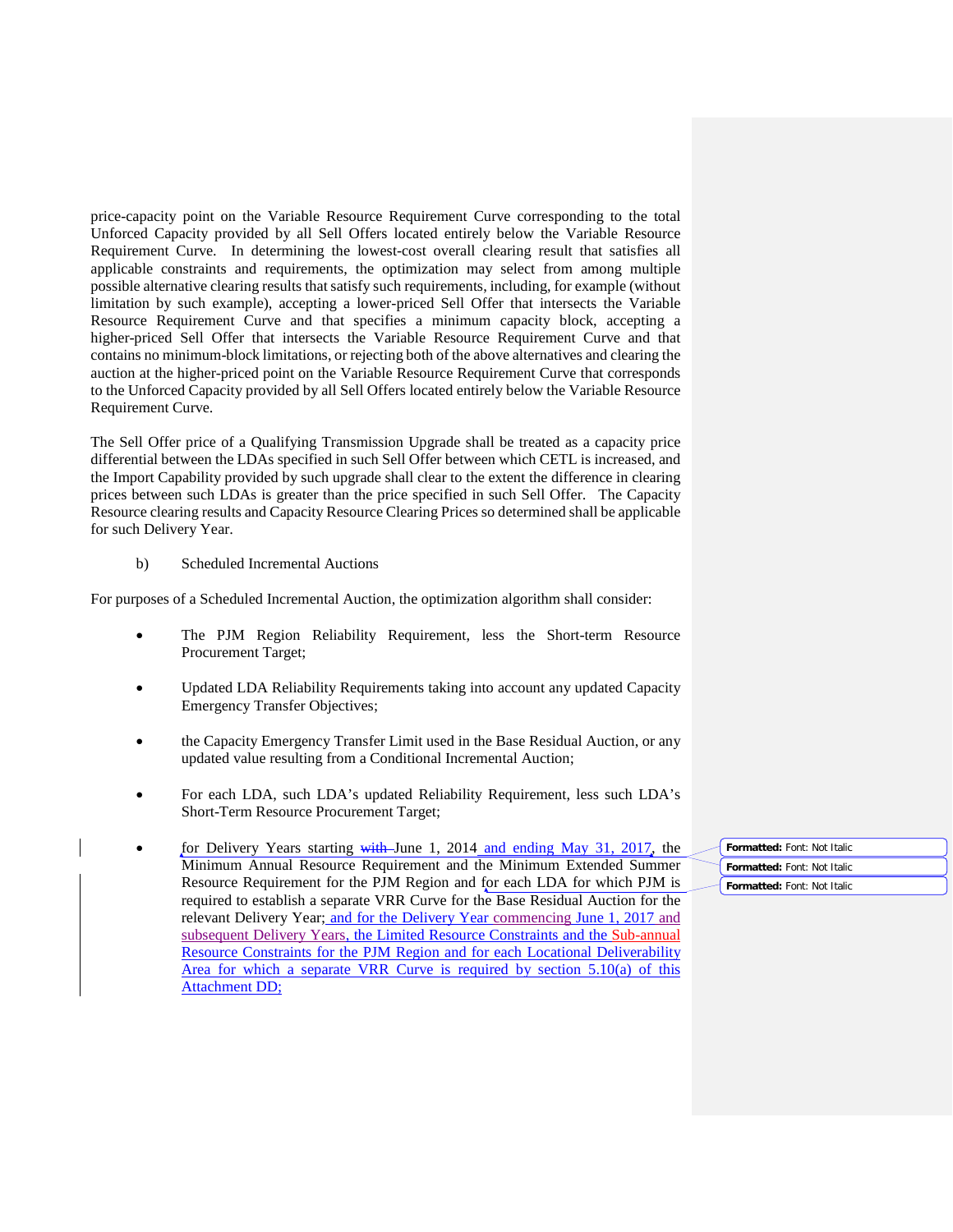- A demand curve consisting of the Buy Bids submitted in such auction and, if indicated for use in such auction in accordance with the provisions below, the Updated VRR Curve Increment;
- The Sell Offers submitted in such auction; and
- The Unforced Capacity previously committed for such Delivery Year.

(i) When the requirement to seek additional resource commitments in a Scheduled Incremental Auction is triggered by section 5.4(c)(2) of this Attachment, the Office of the Interconnection shall employ in the clearing of such auction the Updated VRR Curve Increment.

(ii) When the requirement to seek additional resource commitments in a Scheduled Incremental Auction is triggered by section  $5.4(c)(1)$  of this Attachment, and the conditions stated in section  $5.4(c)(2)$  do not apply, the Office of the Interconnection first shall determine the total quantity of (A) the Short-Term Resource Procurement Target Applicable Share for such auction, plus (B) the amount that the Office of the Interconnection sought to procure in prior Scheduled Incremental Auctions for such Delivery Year that does not clear such auction, minus (C) the amount that the Office of the Interconnection sought to sell back in prior Scheduled Incremental Auctions for such Delivery Year that does not clear such auction, plus (D) the difference between the updated PJM Region Reliability Requirement or updated LDA Reliability Requirement and, respectively, the PJM Region Reliability Requirement, or LDA Reliability Requirement, utilized in the most recent prior auction conducted for such Delivery Year plus any amount required by section  $5.4(c)(2)(ii)$ . If the result of such equation is a positive quantity, the Office of the Interconnection shall employ in the clearing of such auction a portion of the Updated VRR Curve Increment extending right from the left-most point on that curve in a megawatt amount equal to that positive quantity defined above, to seek to procure such quantity. If the result of such equation is a negative quantity, the Office of the Interconnection shall employ in the clearing of the auction a portion of the Updated VRR Curve Decrement, extending and ascending to the left from the right-most point on that curve in a megawatt amount corresponding to the negative quantity defined above, to seek to sell back such quantity.

(iii) When the possible need to seek agreements to release capacity commitments in any Scheduled Incremental Auction is indicated for the PJM Region or any LDA by section 5.4(c)(3)(i) of this Attachment, the Office of the Interconnection first shall determine the total quantity of (A) the Short-Term Resource Procurement Target Applicable Share for such auction, plus (B) the amount that the Office of the Interconnection sought to procure in prior Scheduled Incremental Auctions for such Delivery Year that does not clear such auction, minus (C) the amount that the Office of the Interconnection sought to sell back in prior Scheduled Incremental Auctions for such Delivery Year that does not clear such auction, plus (D) the difference between the updated PJM Region Reliability Requirement or updated LDA Reliability Requirement and, respectively, the PJM Region Reliability Requirement, or LDA Reliability Requirement, utilized in the most recent prior auction conducted for such Delivery Year minus any capacity sell-back amount determined by PJM to be required for the PJM Region or such LDA by section 5.4(c)(3)(ii) of this Attachment; provided, however, that the amount sold in total for all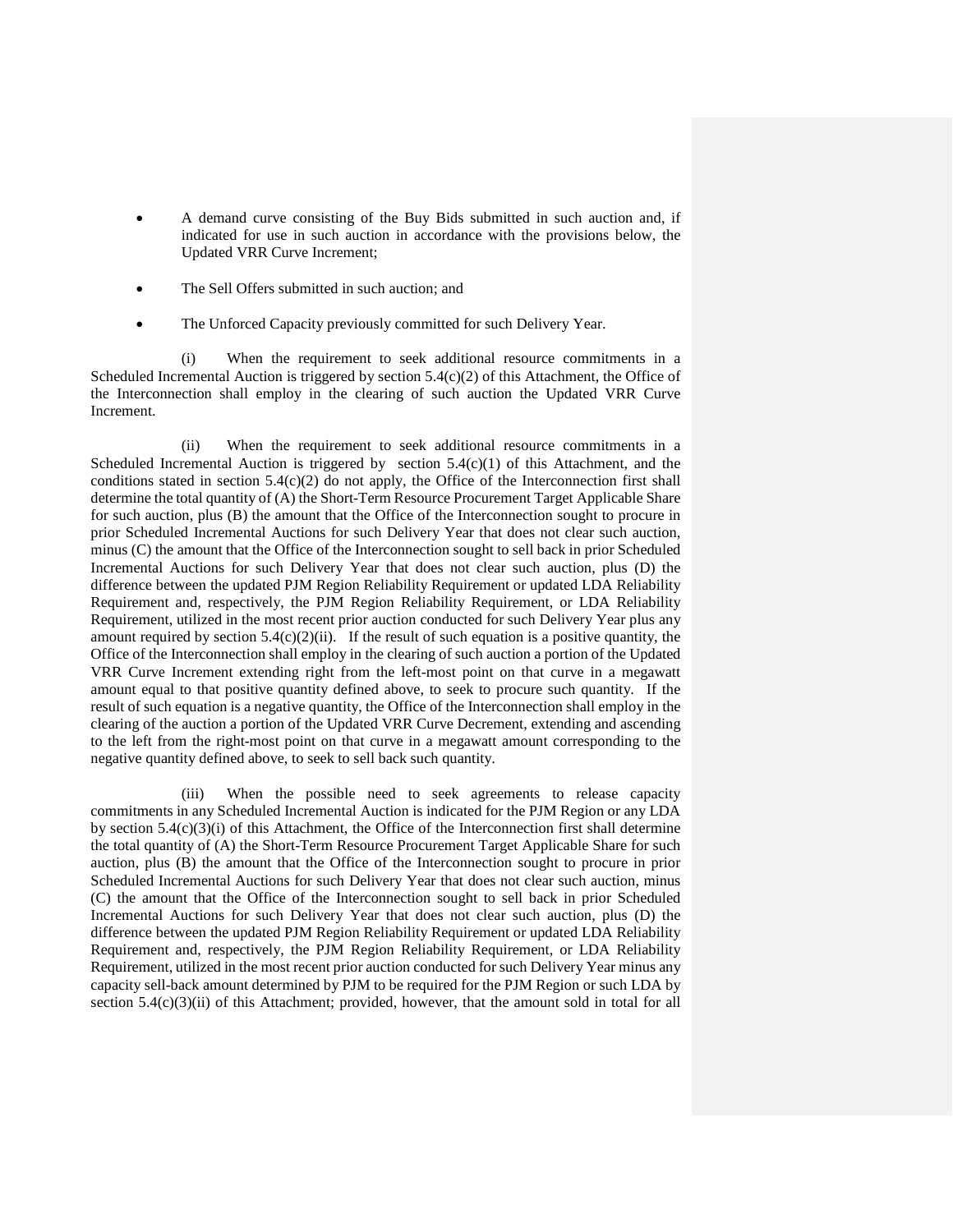LDAs and the PJM Region related to a delay in a Backbone Transmission upgrade may not exceed the amounts purchased in total for all LDAs and the PJM Region related to a delay in a Backbone Transmission upgrade. If the result of such equation is a positive quantity, the Office of the Interconnection shall employ in the clearing of such auction a portion of the Updated VRR Curve Increment extending right from the left-most point on that curve in a megawatt amount equal to that positive quantity defined above, to seek to procure such quantity. If the result of such equation is a negative quantity, the Office of the Interconnection shall employ in the clearing of the auction a portion of the Updated VRR Curve Decrement, extending and ascending to the left from the right-most point on that curve in a megawatt amount corresponding to the negative quantity defined above, to seek to sell back such quantity.

(iv) If none of the tests for adjustment of capacity procurement in subsections (i), (ii), or (iii) is satisfied for the PJM Region or an LDA in a Scheduled Incremental Auction, the Office of the Interconnection first shall determine the total quantity of (A) the Short-Term Resource Procurement Target Applicable Share for such auction, plus (B) the amount that the Office of the Interconnection sought to procure in prior Scheduled Incremental Auctions for such Delivery Year that does not clear such auction, minus (C) the amount that the Office of the Interconnection sought to sell back in prior Scheduled Incremental Auctions for such Delivery Year that does not clear such auction. If the result of such equation is a positive quantity, the Office of the Interconnection shall employ in the clearing of such auction a portion of the Updated VRR Curve Increment extending right from the left-most point on that curve in a megawatt amount equal to that positive quantity defined above, to seek to procure such quantity. If the result of such equation is a negative quantity, the Office of the Interconnection shall employ in the clearing of the auction a portion of the Updated VRR Curve Decrement, extending and ascending to the left from the right-most point on that curve in a megawatt amount corresponding to the negative quantity defined above, to seek to sell back such quantity. If more than one of the tests for adjustment of capacity procurement in subsections (i), (ii), or (iii) is satisfied for the PJM Region or an LDA in a Scheduled Incremental Auction, the Office of the Interconnection shall not seek to procure the Short-Term Resource Procurement Target Applicable Share more than once for such region or area for such auction.

(v) If PJM seeks to procure additional capacity in an Incremental Auction for the 2014-15, 2015-16 or 2016-17 Delivery Years due to a triggering of the tests in subsections (i), (ii), (iii) or (iv) then the Minimum Annual Resource Requirement for such Auction will be equal to the updated Minimum Annual Resource Requirement *(based on the latest DR Reliability Targets)* minus the amount of previously committed capacity from Annual Resources, and the Minimum Extended Summer Resource Requirement for such Auction will be equal to the updated Minimum Extended Summer Resource Requirement *(based on the latest DR Reliability Targets)* minus the amount of previously committed capacity from Annual Resources and Extended Summer Demand Resources. If PJM seeks to release prior committed capacity in an Incremental Auction for the 2014-15, 2015-16 or 2016-17 Delivery Years due to a triggering of the test in subsection (iii) then PJM may not release prior committed capacity from Annual Resources or Extended Summer Demand Resources below the updated Minimum Annual Resource Requirement and updated Minimum Extended Summer Resource Requirement, respectively.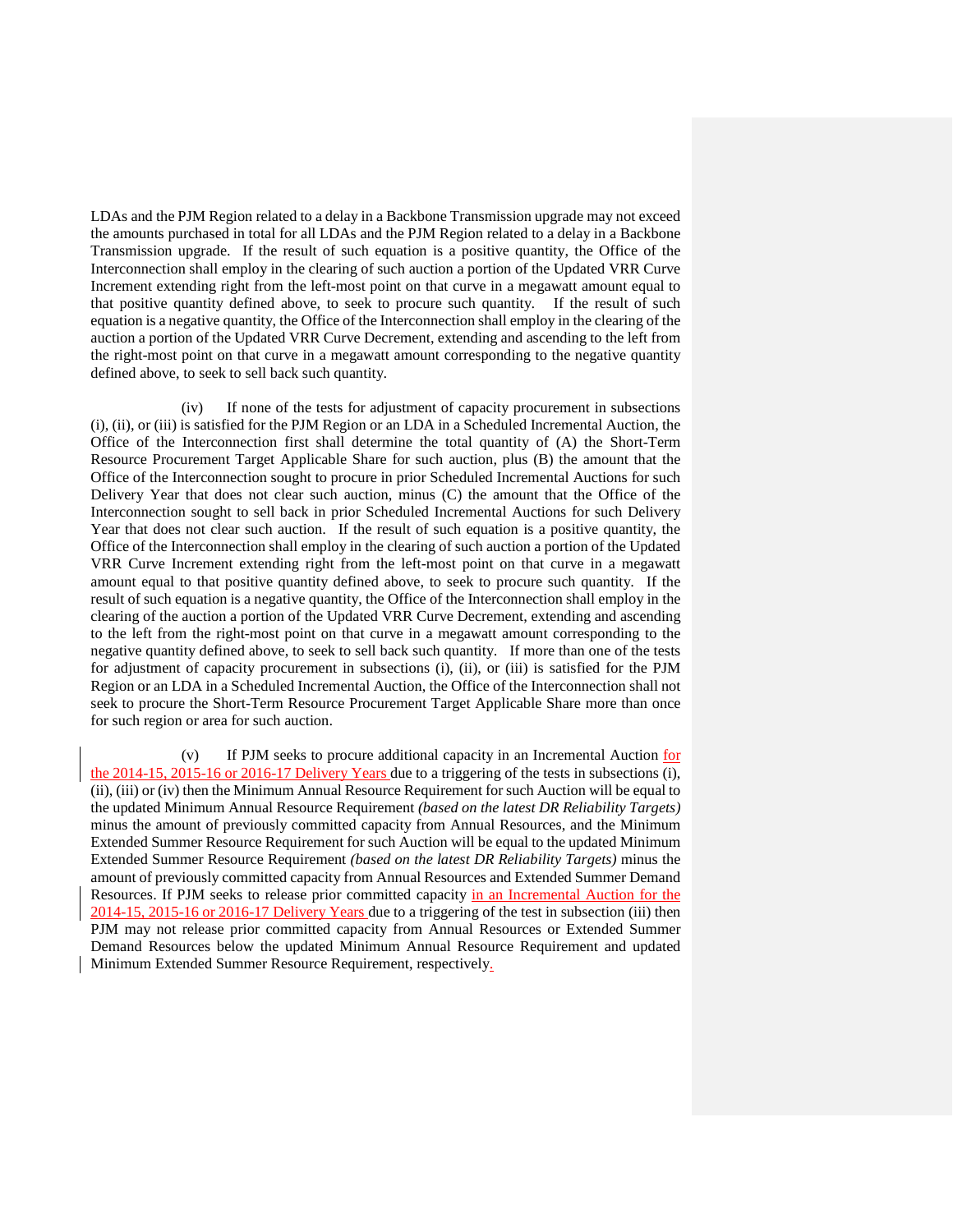(vi) If the above tests are triggered for an LDA and for another LDA wholly located within the first LDA, the Office of the Interconnection may adjust the amount of any Sell Offer or Buy Bids otherwise required by subsections (i), (ii), or (iii) above in one LDA as appropriate to take into account any reliability impacts on the other LDA.

(vii) The optimization algorithm shall calculate the overall clearing result to minimize the cost to satisfy the Unforced Capacity Obligation of the PJM Region to account for the updated PJM Peak Load Forecast and the cost of committing replacement capacity in response to the Buy Bids submitted, while satisfying or honoring such reliability requirements and constraints, in the same manner as set forth in subsection (a) above.

(viii) Load Serving Entities may be entitled to certain credits ("Excess Commitment Credits") under certain circumstances as follows:

- (A) For either or both of the Delivery Years commencing on June 1, 2010 or June 1, 2011, if the PJM Region Reliability Requirement used for purposes of the Base Residual Auction for such Delivery Year exceeds the PJM Region Reliability Requirement that is based on the last updated load forecast prior to such Delivery Year, then such excess will be allocated to Load Serving Entities as set forth below;
- (B) For any Delivery Year beginning with the Delivery Year that commences June 1, 2012, the total amount that the Office of the Interconnection sought to sell back pursuant to subsection (b)(iii) above in the Scheduled Incremental Auctions for such Delivery Year that does not clear such auctions, less the total amount that the Office of the Interconnection sought to procure pursuant to subsections (b)(i) and (b)(ii) above in the Scheduled Incremental Auctions for such Delivery Years that does not clear such auctions, will be allocated to Load Serving Entities as set forth below;
- (C) the amount from (A) or (B) above for the PJM Region shall be allocated among Locational Deliverability Areas pro rata based on the reduction for each such Locational Deliverability Area in the peak load forecast from the time of the Base Residual Auction to the time of the Third Incremental Auction; provided, however, that the amount allocated to a Locational Deliverability Area may not exceed the reduction in the corresponding Reliability Requirement for such Locational Deliverability Area; and provided further that any LDA with an increase in its load forecast shall not be allocated any Excess Commitment Credits;
- (D) the amount, if any, allocated to a Locational Deliverability Area shall be further allocated among Load Serving Entities in such areas that are charged a Locational Reliability Charge based on the Daily Unforced Capacity Obligation of such Load Serving Entities as of June 1 of the Delivery Year and shall be constant for the entire Delivery Year. Excess